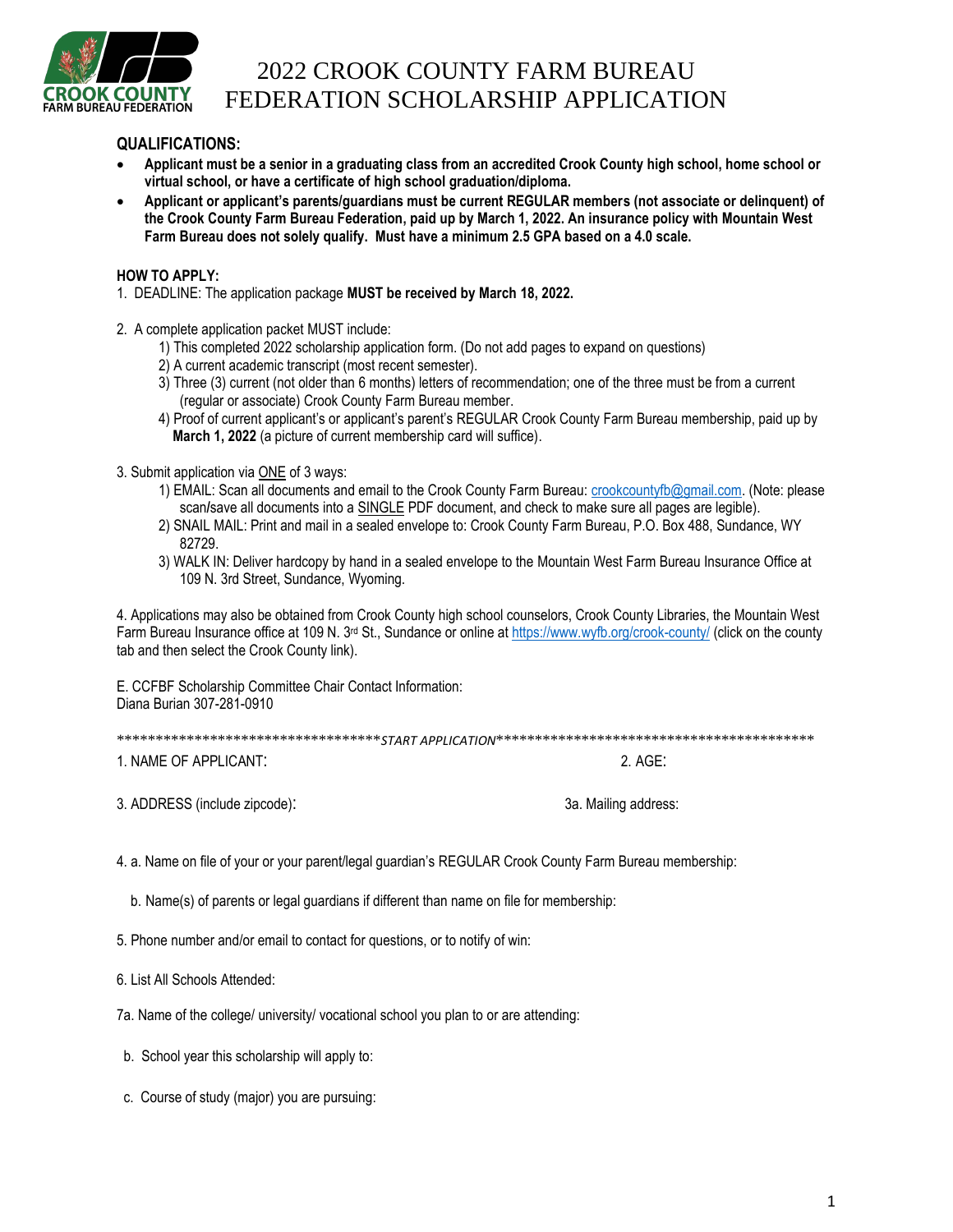Essay Questions:

8. Write an essay describing any school honors, activities, organizations, extracurricular activities (community involvement, 4-H, FFA, part-time employment, ranch work, etc.) in which you have participated *(Spell out all acronyms at least once, must write 150 to 250 words):*

9. Explain how you/your family have interacted with Farm Bureau (not the insurance side) *(Must write 100 to 200 words):*

10. Give a personal example of what Farm Bureau does and explain how your current/future talents or skills could benefit agriculture and Farm Bureau? *(Must write 200-250 words):*